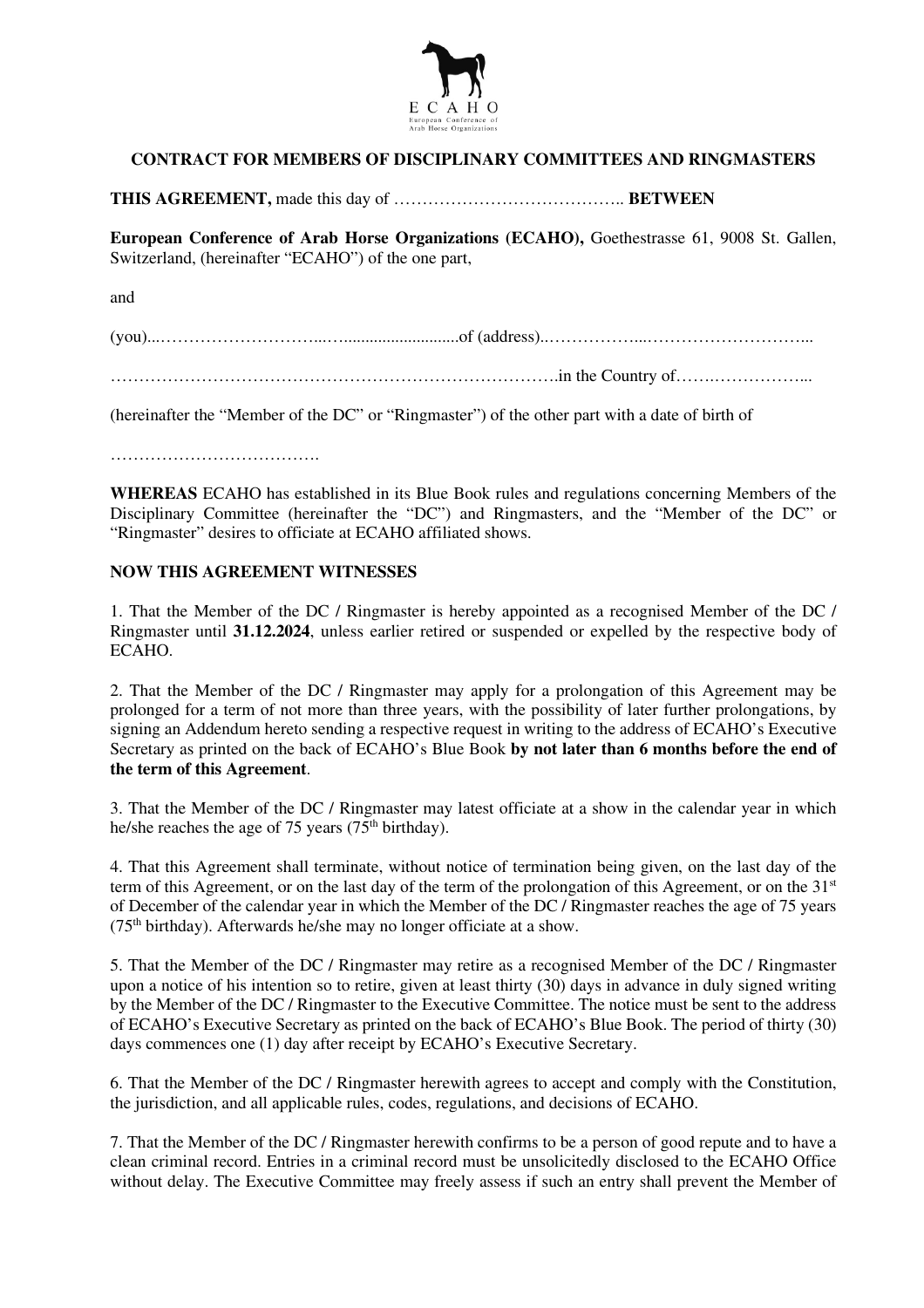the DC / Ringmaster from being appointed as a recognised Member of the DC / Ringmaster or if the Member of the DC / Ringmaster shall be suspended or expelled.

8. That the Member of the DC / Ringmaster herewith agrees to accept and comply with his/her following responsibilities:

- a) Dress for the Member of the DC / Ringmaster shall be smart and suitable for the event.
- b) Whilst officiating at the show, the Member of the DC / Ringmaster will refrain from drinking alcohol or taking any substance that may impair the ability of the Member of the DC / Ringmaster to officiate effectively.
- c) The Member of the DC / Ringmaster must not back out of an appointment except under the most extreme circumstances. The Executive Secretary may request a medical certificate in cases of a broken appointment as a result of illness. The Member of the DC / Ringmaster who, in extreme circumstances, is unable to keep the appointment must immediately inform the show organizer. If the Member of the DC / Ringmaster cancels the invitation after the travel arrangements have been made, he / she will pay all the costs arising out of this booking.
- d) The Member of the DC / Ringmaster shall attend at least one ECAHO Arabian Horse Seminar or Workshop every three years.
- e) The Member of the DC / Ringmaster shall officiate at a show in conformity with the rules of ECAHO's current Blue Book.
- f) The Member of the DC / Ringmaster shall require the removal or alteration of any piece of equipment or accoutrement which, in his opinion, is not in accordance with ECAHO Rules and regulations.
- g) The Member of the DC / Ringmaster shall not exhibit, or assist any exhibitor, or handle any horse, at a show at which he/she is officiating.
- h) The Member of the DC / Ringmaster is expected to display the highest standards of ethics inside and outside the show ring / arena / paddock at all times including at events where he/she is not officiating.
- i) The Member of the DC / Ringmaster shall not advertise, solicit or canvass his officiating services.
- j) No Member of the DC / Ringmaster may officiate at more than 15 Arabian horse shows in ECAHO member countries in the calendar year.
- k) The Member of the DC / Ringmaster must avoid any circumstances which could be an actual or apparent conflict of interest, and may not officiate at a show if he/she has an actual or apparent conflict of interest, due to his knowledge.
- l) An actual or apparent conflict of interest may occur, amongst others, if the Member of the DC / Ringmaster officiates at a show at which a horse, irrespective of the payment or receipt of a remuneration or any other consideration:
	- a. is being trained or handled by a member of the Member of the DC's / Ringmaster's family,
	- b. has been bought or sold by a Member of the DC / Ringmaster either as owner or agent,
	- c. has been bred or is owned in whole or part by the Member of the DC / Ringmaster or by a member of the Member of the DC's / Ringmaster's family, or a business partner in an Arab horse business venture,
	- d. has been leased by the Member of the DC / Ringmaster, at any time,
	- e. has been bred by or is the property of a breeding organization in which the Member of the DC / Ringmaster is or was an employee,
	- f. has been regularly trained, examined or treated by the Member of the DC / Ringmaster in a professional capacity,
	- g. is the subject of an on-going negotiation to buy or lease, or a provisional purchase condition to which the Member of the DC / Ringmaster is a party.
- m) An actual or apparent conflict of interest may further occur, amongst others, if the Member of the DC / Ringmaster, irrespective of the payment or receipt of a remuneration or any other consideration, during the period of one year (365 days) before a show at which the Member of the DC / Ringmaster officiates:
	- a. has entered into any business relationship with an exhibitor at that show,
	- b. has performed consulting for an exhibitor at that show,
	- c. has purchased or sold a horse from or to an exhibitor at that show,